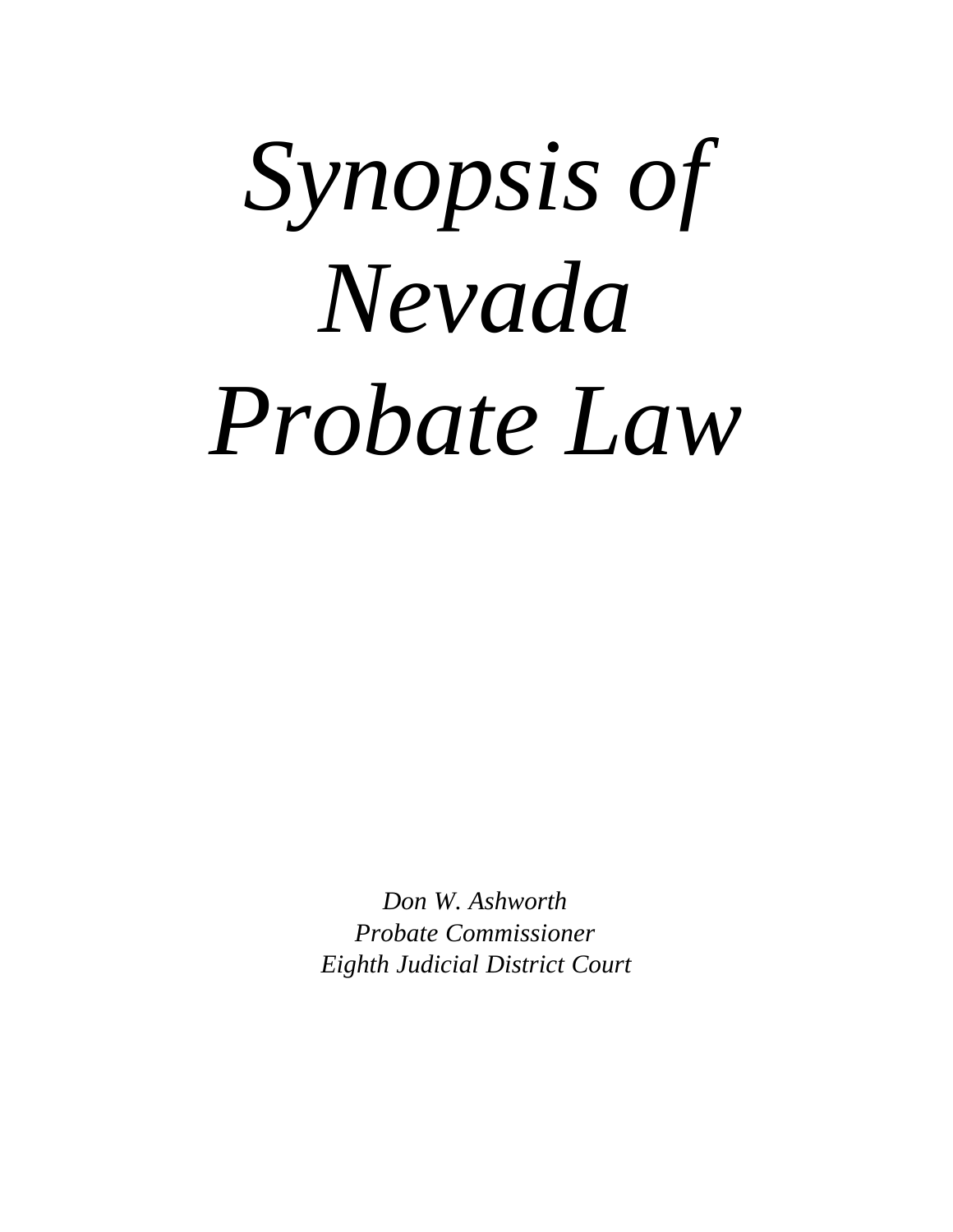#### *SYNOPSIS OF NEVADA PROBATE LAW*

#### **LETTER OF ENTITLEMENT**

- 146.080 This section is only applicable to estates that do not exceed \$20,000 and have no assets consisting of real property in Nevada. At least 40 days must have passed since date of death of the decedent to use the affidavit. See form  $# 1$  for copy of affidavit.
- 146.080 2 (b) The decedent need not be a resident of Nevada at the time of death.
- 146.080 (6) If assets are located in a state that requires an Order to transfer; or consists of stock or bonds which must be transferred by a transfer agent outside this state, the interested party can file an ex parte petition and receive from the Court an Order directing the transfer.

#### **SET ASIDE ESTATE WITHOUT ADMINISTRATION**

- 146.070 This section is only applicable to estates whose net value do not exceed \$75,000; but it is applicable to both real and personal property be a Nevada resident. Net value is computed by taking the fair market value of all probate assets of the estate and subtracting there from all mortgages and/or liens, but not non secured debt.
- 146.070 (3) At least 30 days must have passed since the death of the decedent before a petition can be filed.

Contents of Petition:

- (a) A specific description of all the decedent's property;
- (b) A list of all the liens and mortgages of record as of the date of decedent\*s death;
- (c) An estimate of the value of the assets;
- (d) A statement of the debts of the decedent so far as known to the petitioner; and

 (e) The names and residences of the heirs and devisees of the decedent and the age of anyone who is a minor and the relationship of the heirs and devisees to the decedent, so far as known to the petitioner.

- 146.070 (4) Prepare a Notice which sets the hearing date and gives notice to all interested persons and to the Nevada State Welfare Department as provided in *155.010*  (10 days before the hearing.). No publication in a newspaper is required under
- 155.020. If petition is not mailed with the Notice then the Notice must specifically state to whom the estate is being set aside.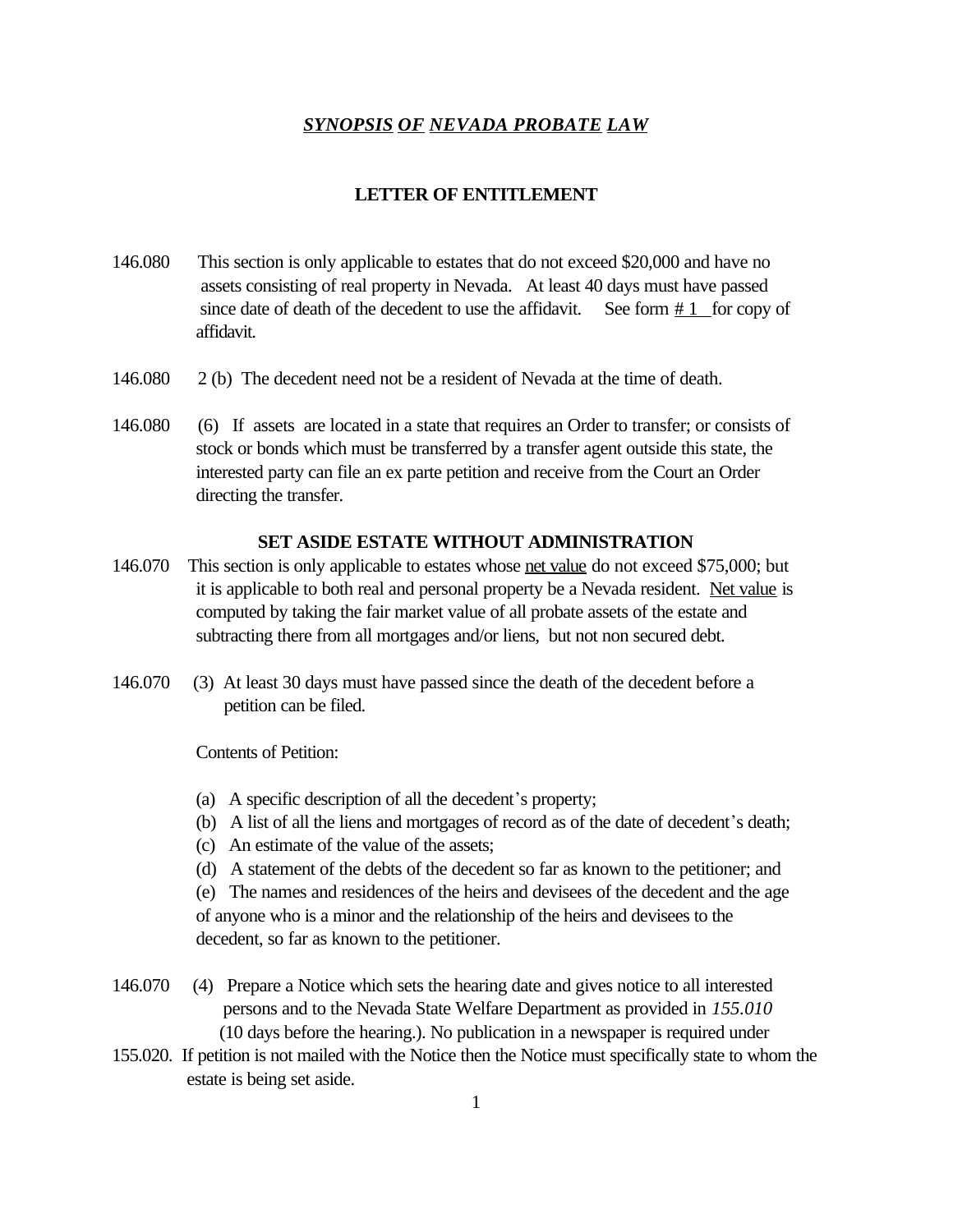# **SUMMARY ADMINISTRATION (Estates up to \$200,000 if Ordered by the Court)**

- 145.010 All regular proceedings and notices are dispensed with except:
	- (1) Notice of initial petition for summary administration (145 .030);
	- (2) Notice and Confirmation of Sale of Real Property (145.070);
	- (3) Notice of Final Account and Petition for Distribution and request for attorney\*s fees (Must either send copy of Petition with Notice or specify amount of attorney's fees in Notice) 145.075;
	- (4) Notice to Creditors, 145.060; and
	- (5) Must file an inventory. 144.010
- 145.020 Content of Petition for Summary Administration:
	- (1) Jurisdictional information;
	- (2) A description of the property of the decedent, including the character and estimated value of the property;
	- (3) The names and residences of the heirs and devisees of the decedent and the age of anyone who is a minor and the relationship of each heir and devisee to the decedent so far as known to the petitioner; and
	- (4) A statement that the person to be appointed as Personal Representative has never been convicted of a felony.
- 145.030 Notice mailed by regular mail to all interested parties as provided in NRS 155.010 (10 days before hearing). No publication is required under 155.020. File Notice and Affidavit of Mailing with clerk's office.
- 145 .040 If it appears to the Court that the gross estate does not exceed \$200,000; the Court may, if it deems advisable, enter an Order granting summary administration.
- 145.070 The sale of real property must be noticed and the sale must be confirmed by the Court as required under Chapter 148 of NRS. All other sales are without Court confirmation.
- 145.110 If at any time after the entry of Order for summary administration, it is discovered that the value of the gross estate as of the decedent's death exceeded \$200,000 the Personal Representative must petition the Court to revoke the summary administration status and order general administration and also must publish notice to creditors for an additional 30 days if first publication was just for 60 days.
- 145.075 A Petition for Final Account and Distribution must be prepared and filed along with a notice of hearing. The Notice must be mailed to all persons entitled thereto at least 10 days before hearing.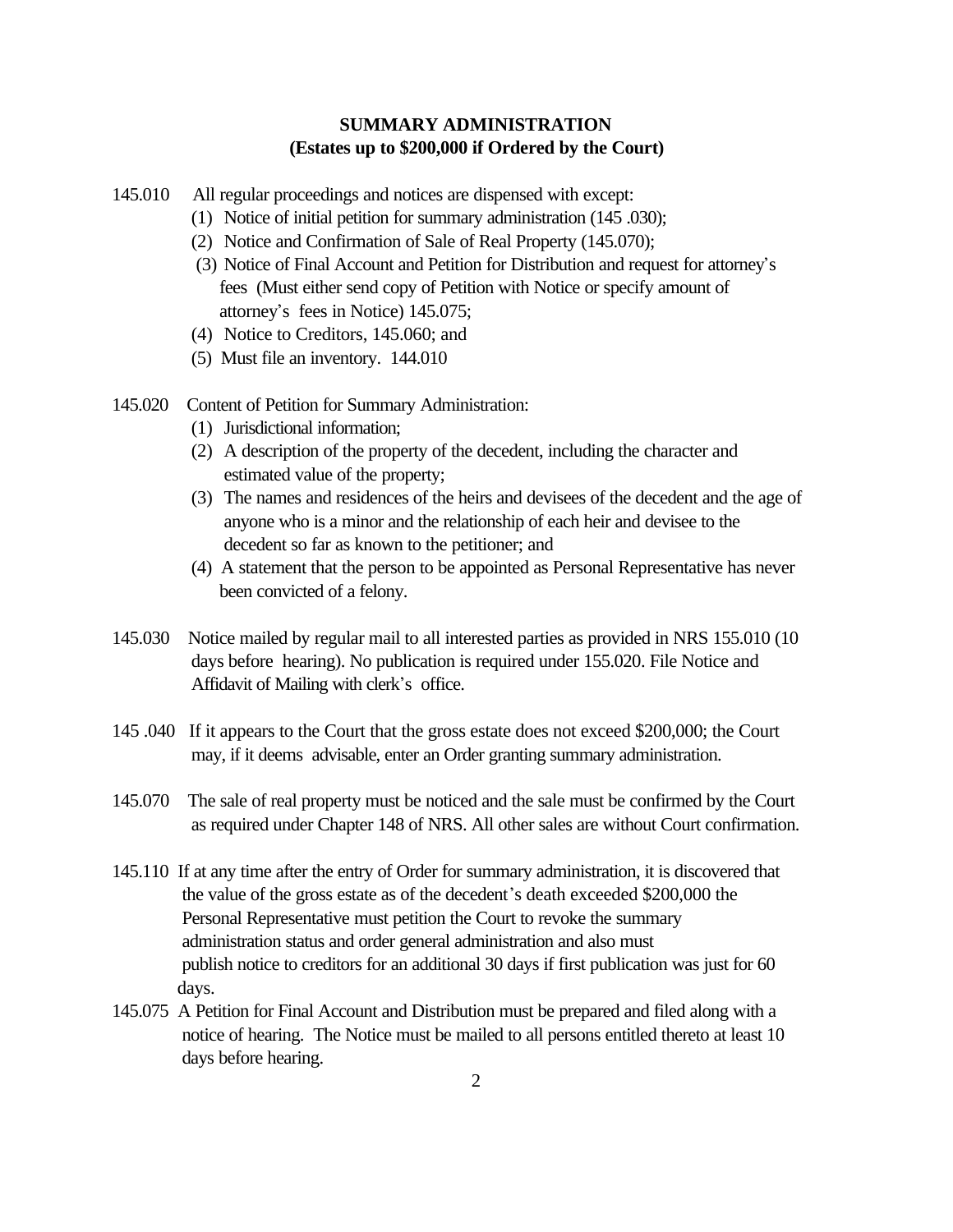# **GENERAL ADMINISTRATION PROBATE OF WILL AND APPOINTMENT OF PERSONAL REPRESENTATiVE FOR ESTATES OVER \$200,000 (Cites in brackets are for estates administered without a will.)**

# 136.050 The original will must be filed with the County Clerk\*s office within 30 days of the death of the Testator.

- 
- 136.090 A petition for Probate of Will and Issuance of Letters must contain:
- (139.090) (a) The jurisdictional facts;
	- (b) Whether the person named in the will as personal representative consents to act or renounces the right to letters;
	- (c) The names and residences of the heirs, next of kin and devisees of the decedent, their relationship to the decedent, and the age of those persons who is a minor, so far as known to the petitioner;
	- (d) The character and estimated value of the property of the estate:
	- (e) The name of the person for whom letters are requested, and that the person has never been convicted of a felony; and
	- (f) The name of any devisee who is deceased.
- (139.010) If there is no personal representative named in the will or there is no will, the personal representative must be a resident of the state of Nevada.
- 136.100 Notice can be sent by regular mail to all interested parties and to Nevada State (139.100) Welfare Department as provided in NRS *155.010* (10 days before hearing). File Notice and Affidavit of Mailing with clerk's office.
- 155.020 Notice of the time for hearing the initial petition for probate of a Will or administration must be published 3 times in local newspaper and there must be 10 days from first to last dates of publication. File affidavit of publication with the Clerk\*s office.

# **All remaining sections are applicable to both General and Summary Administration except as specifically noted.**

### **GENERAL PROVISIONS**

- 132.270 All probate petitions must be verified under oath or affirmed under penalty of perjury.
- 142.010 Clerk's office issues Letters to Personal Representative. Personal Representative needs to take the oath of office before the clerk or a Notary Public.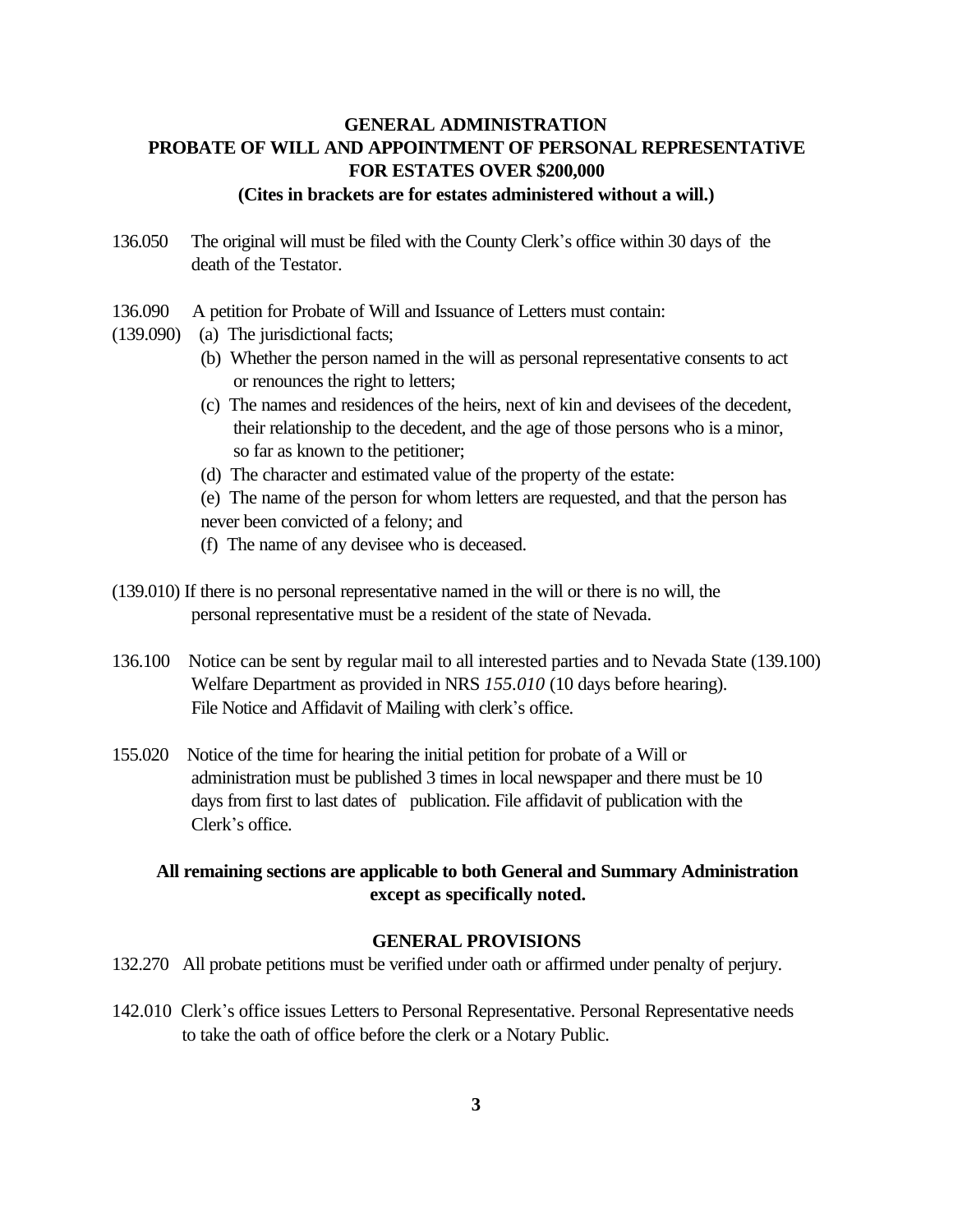- 142.020 (1) The requirement of a bond of a Personal Representative is discretionary with the Court. Whether a bond is expressly required by the will or not, the Court may:
	- (a) Require a bond if it determines a bond is desirable; or
	- (b) Dispense with the requirement of a bond if it determines a bond is unnecessary.
	- (2) See form for proof of blocked account in NRS 142.020.
- 143.035 The duty of Personal Representative is to use reasonable diligence in closing the estate. Within 6 months from the date of the Personal Representative being appointed, if there is no estate tax return required to be filed, or 15 months if an estate tax return is required to be filed, the Personal Representative must file a report explaining to the Court why the estate is not closed.
- 143.037 Except as otherwise provided in this section all estates must be closed within 18 months of the appointment of the Personal Representative.

#### *INVENTORY*

- 144.010 Within 60 days of appointment, the Personal Representative must file an Inventory with the clerk's office; within 10 days of filing the Inventory, the Personal Representative must mail a copy of the Inventory to all heirs or beneficiaries.
- 144.020 Appraisers, certified public accountants or other experts may be engaged by the Personal representative to ascertain the fair market value of the assets of the estate as of the decedent\*s date of death. If it appears beyond a reasonable doubt that the assets will not be liquidated to pay the estate's debts, expenses or distributions in kind to heirs or beneficiaries, the Personal Representative can petition to be allowed to file a verification of value instead of an appraisal.
- 144.040 The Inventory shall include only the decedent\*s **1/2** interest in community assets together with all separate personal assets and only the real property located in Nevada and a statement of the debts.

Inventory contents, see form  $# 2$ 

144.090 Amended inventory of newly discovered property is to be filed within 20 days of discovery of new assets.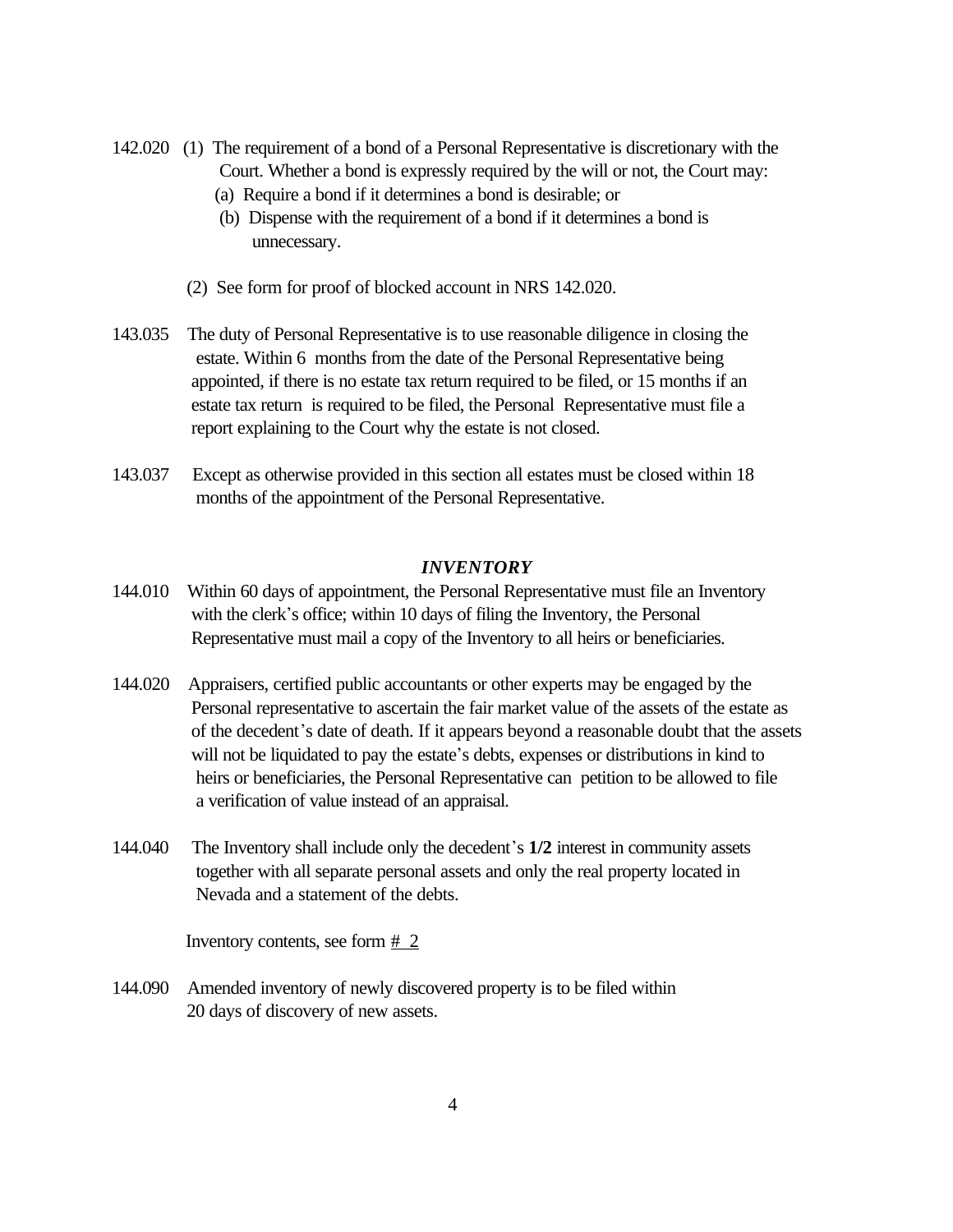#### **NOTICE TO CREDITORS**

- 147.040 Notice to Creditors must be published in a newspaper as required under 155.020 and the notice must be mailed to all creditors who are readily ascertainable at the time of the first publication. Creditor's claims must be filed with the Clerk's office within 60 days for a summary administration and within 90 days for a general administration of mailing or publication whichever is applicable. Personal Representative must allow or reject each claim within 10 days after the period for filing claims expires.
- 155.070 A creditor not readily ascertainable at the time of first publication but discovered before the time expires to file claims, must be mailed a copy of the Notice to Creditors informing the creditor he has the later of 30 days from the date of mailing or the balance of the 60 day period or 90 day period (which ever is applicable) after first publication to file a claim.

#### **SALES**

- 148.060 (1) Except as provided in NRS 148.170, 148.180 and in summary administration under chapter 145 of NRS in reference to sales of personal property; all other sales must be confirme4d by the Court within 30 days of the sale.
	- (2) Notice of all petitions for confirmation of sale must be given as provided under  *155.010.*
- 148.080 If the will of a testator directs the real property to be sold or gives authority to sell real property, it can be sold without notice but the Personal Representative must file a petition to have the sale confirmed by the Court as in all other cases.
- 148.170 Perishable and depreciating personal property can be sold and title pass without notice of the sale or court confirmation of the sale. The Personal Representative is responsible for the actual value of the personal property sold unless the Personal Representative obtains an Order approving the sale before the close of the estate.
- 148.180 (1) Sale of Securities: If the will of a testator authorizes or the beneficiaries to receive the securities under the will consent to the sale of securities and the securities are sold on an established exchange, title passes without Court confirmation.
	- (2) An Order confirming the sale of all other securities being sold must be obtained from the Court. This can be done ex parte at the discretion of the Court.
- 148.190 Notice of all sales of personal property must be published in a local newspaper three times over a two week period before the day of the sale except as provided in 148.080, 148.170, 148.180 and in summary administration under chapter 145 of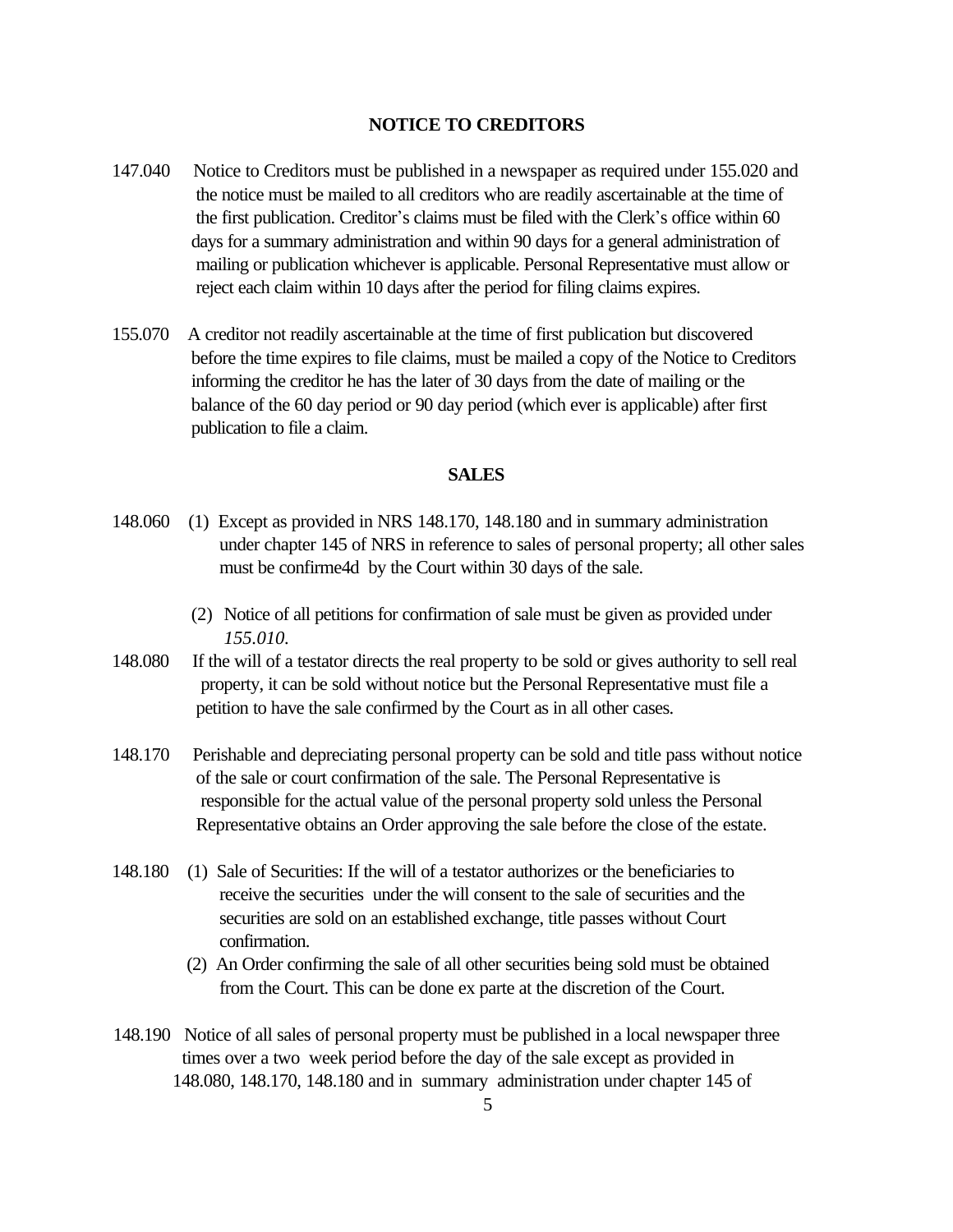NRS, or if all devisees or heirs consent in writing the sale may be confirmed by the court without publication.

- 148.195 If all Devisees have consent in writing, the sale may be confirmed by the court without an appraisal.
- 148.220 Notice of all sales of real property must be published in a local newspaper three times over a two week period before the day of the sale except as provided in 148.080 or if all devisees or heirs of the estate consent in writing, the Court may waive the requirement of publication.
- 148.260 (1) No sale may be confirmed unless the Court is satisfied that the sum offered represents the fair market value of the property sold, and the property was appraised within 1 year before the time of sale except as provided in (2) below.
	- (2) If the Personal Representative is the sole devisee or heir of the estate or if all devisees or heirs consent in writing, sale may be made without an appraisal. The Personal Representative may rely on the assessed value of the property for taxation in obtaining confirmation of the sale.
- 148.280 A certified copy of the Order confirming sale of real property must be recorded in the office of the county recorder where the real property is located.

#### **ATTORNEY\*S FEES**

150.060 All attorney's fees must be approved by the Court. Attorneys are entitled to reasonable compensation for their services rendered to the estate. The petition for approval of attorney\*s fees can be combined with the petition for First and Final account. The petition must contain specific and detailed information supporting the entitlement to compensation, including:

- (a) Reference to time and hours;
- (b) The nature and extent of services rendered;
- (c) Claimed ordinary and extraordinary services;
- (d) The complexity of the work required; and
- (e) Other information considered to be relevant to a determination of entitlement.

The Notice of the hearing approving attorney's fees must state specifically the amount of the attorney\*s fees being requested if a copy of the petition is not sent to all interested

persons with the Notice under 55.010.

- 150.020 Ordinary fees for a personal representative are computed on the value of the entire Probate estate less liens and encumbrances, as follows:
	- (a) For the first \$15,000, at the rate of 4 percent.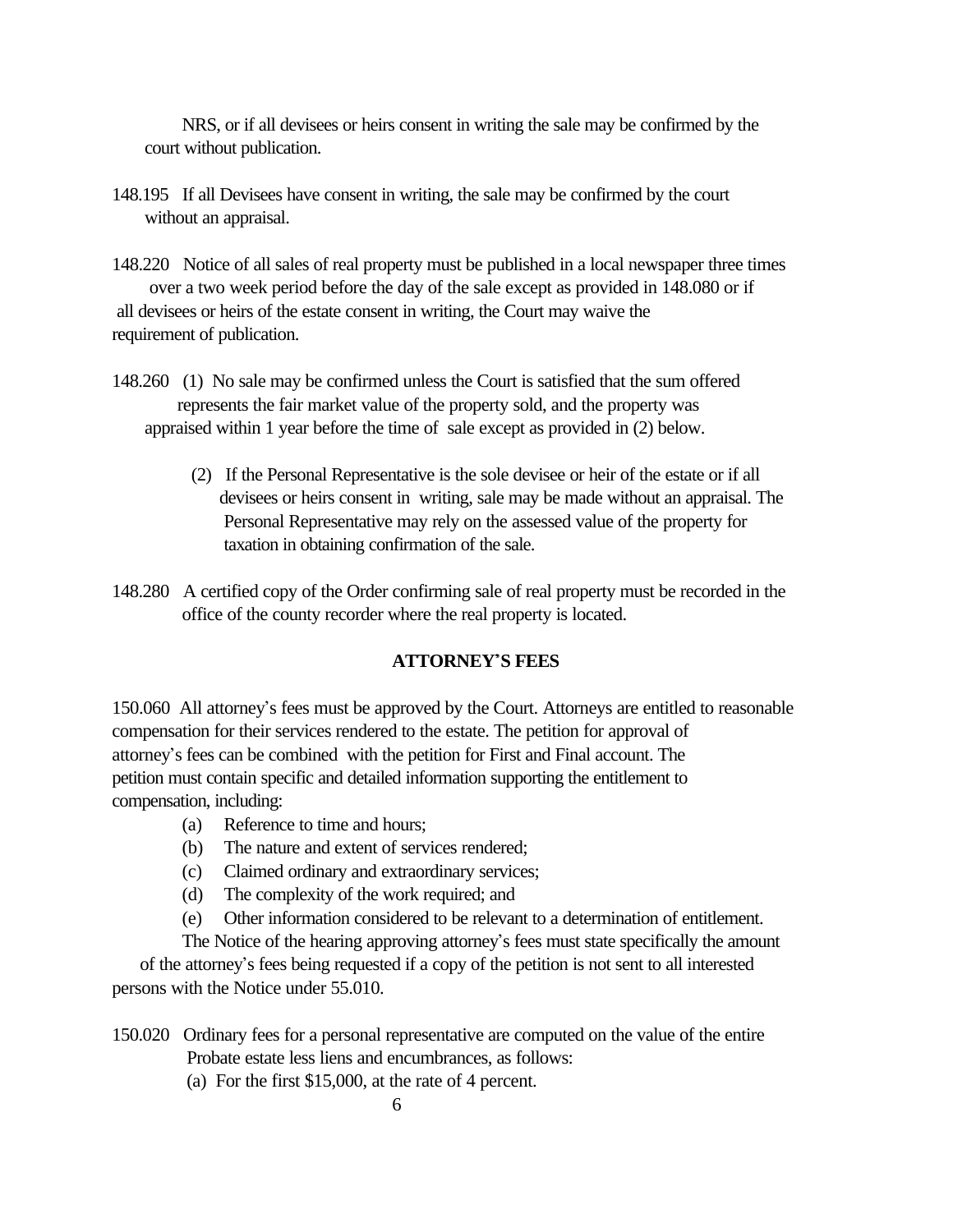- (b) For the next \$85,000, at the rate of 3 percent.
- (c) For all above \$100,000, at the rate of 2 percent.
- 150.030 Extraordinary fees for a Personal Representative may be made as the court deems just and reasonable for extraordinary services such as:
	- 1. Management, sales or mortgages or real or personal property.
	- 2. Contested or litigated claims against the estate
	- 3. The adjustment and payments of extensive or complicate estate taxes.
	- 4. Litigation in regard to the property of the estate.
	- 5. The carrying on of the decedent's business pursuant to an order of the court.
	- 6. Such other litigation or special services as may be necessary for the personal representative to prosecute, defend or perform.

## **ACCOUNTING AND REPORT**

- 150.080 Within 6 months of Personal Representative's appointment, he must file a verified account and report showing:
	- (1) The amount of money received and expended by him;

 (2) The claims filed or presented against the estate, giving the name of each claimant, the nature of his claim, when it became due or will become due, whether it was allowed or rejected by him, or not yet acted upon; an

(3) All other matters necessary to show the condition of the estate. See form  $\frac{\text{# 3}}{2}$ relating to an accounting.

- 150.105 Until all remaining property is distributed pursuant to a final Order, the Personal Representative shall file with the Court annually an accounting for the estate.
- 150.110 A final account and report is required to be filed with the Court
- 150.115 A supplemental accounting must be filed subsequent to the final account detailing any receipts and disbursements made by the Personal Representative since the filing of the final account. This can be ex parte.
- 151.230 A Final Discharge Order may be obtained following the filing of the proper receipts.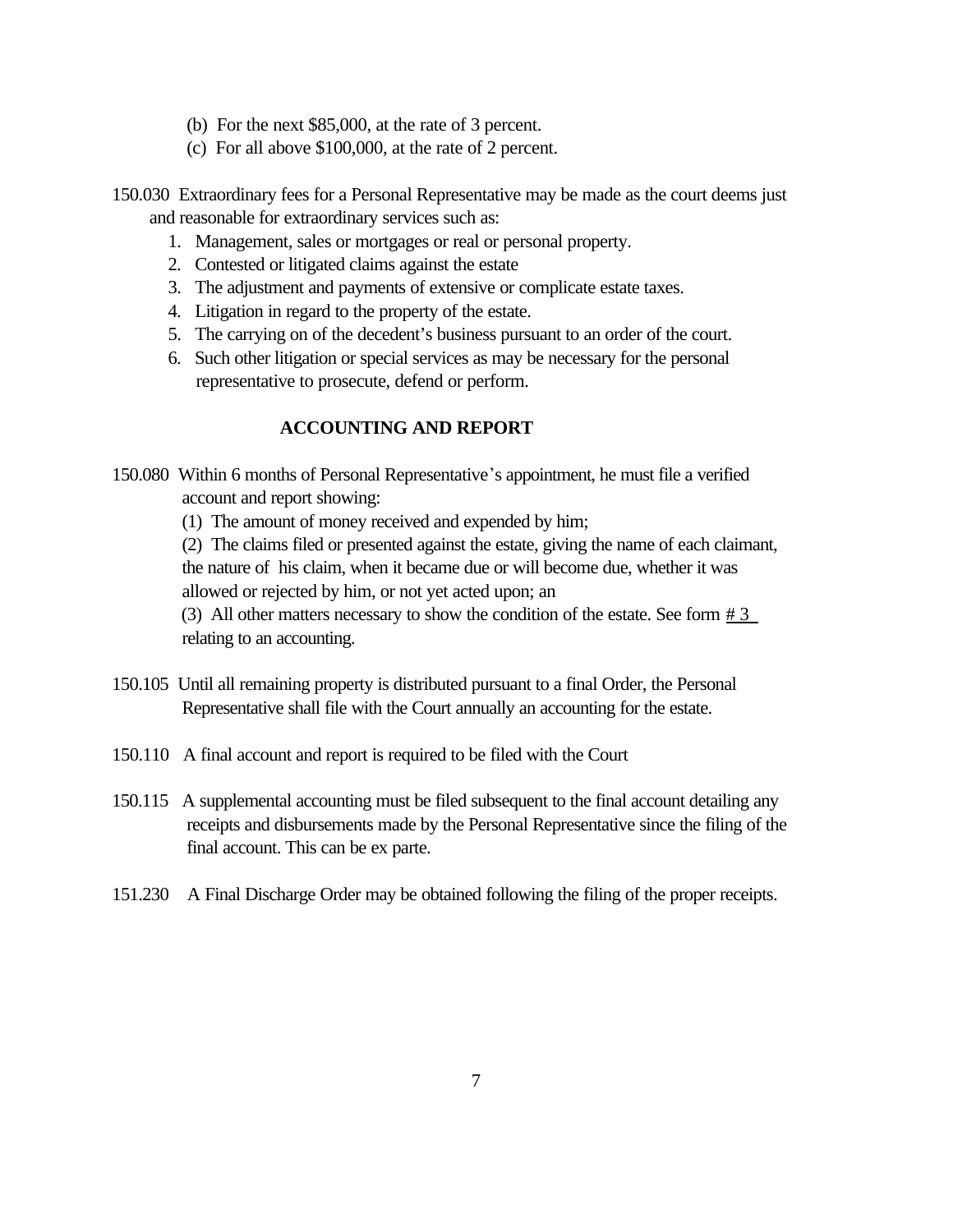# **AFFIDAVIT OF ENTITLEMENT FOR ESTATES THAT DO NOT EXCEED S20,000 NRS 146.080**

(STATE OF NEVADA) ) ss: (COUNTY OF CLARK)

being first duly sworn upon oath says: That he/she is the person who has a right to succeed to the property of the decedent or is the sole beneficiary under the last will and testament of the decedent, who died in the County of The State of State of The County of The County of The State of The County of The County of The County of The County of The County of The County of The County of The County of The County of The County of The C , being a resident of the set all planests are stated in the County of\_\_\_\_\_\_\_\_\_\_\_\_\_\_\_, State of\_\_\_\_\_\_\_\_\_, which is not real property nor a lien thereon, of a gross value that does not exceed \$20,000 consisting of the following:

\_\_\_\_\_\_\_\_\_\_\_\_\_\_\_\_\_\_\_\_\_\_\_\_\_\_\_\_\_\_\_\_\_\_\_\_\_\_\_\_\_\_\_\_\_\_\_\_\_\_\_\_\_\_\_\_\_\_\_\_\_\_\_\_\_\_\_\_\_\_\_\_\_\_\_\_\_\_

 (Set forth whatever the asset may be: Bank account, stock certificate, insurance proceeds, vehicle, payroll check, personal property, et cetera, and the portion claimed.)

 That he/she has the right, pursuant to the provisions of NRS 146.080 to succeed to said property of said decedent, and to have any evidences of interest, indebtedness or right transferred to him/her by

 (Person, representative, corporation or body having custody of such property or acting as registrar or transfer agent of such evidence of interest.)

That at least forty days have elapsed since the date of death of decedent.

 That no application or petition for the appointment of a personal representative is pending or has been granted in any jurisdiction.

 That all debts of decedent, including funeral and burial expenses, have been paid or provided for. That no funds are owed to the Nevada State Welfare.

 That affiant has given written notice, if necessary, by personal service or by certified mail, identifying his/her claim and describing the property claimed, to every person whose right to succeed to the decedent's property is equal or superior to that of affiant, and that at least 14 days have elapsed

since the notice was served or mailed.

 That affiant is personally entitled to full payment or delivery of the property claimed or is entitled to payment or delivery on behalf of and with the written authority of all other successors who have an interest in the property.

 That affiant acknowledges that he/she understands that filing a false affidavit constitutes a felony in the State of Nevada.

 $\overline{\phantom{a}}$  , and the contract of the contract of the contract of the contract of the contract of the contract of the contract of the contract of the contract of the contract of the contract of the contract of the contrac

 $\overline{\phantom{a}}$  , and the contract of the contract of the contract of the contract of the contract of the contract of the contract of the contract of the contract of the contract of the contract of the contract of the contrac

Subscribed and sworn to before me

 $\frac{1}{2}$  this  $\frac{1}{2}$  day of  $\frac{1}{2}$ ,

(Signature)

(Name, printed or typed)

Notary Public in and for said (Street Address) County and State

(City, State & Zip Code)

FORM 1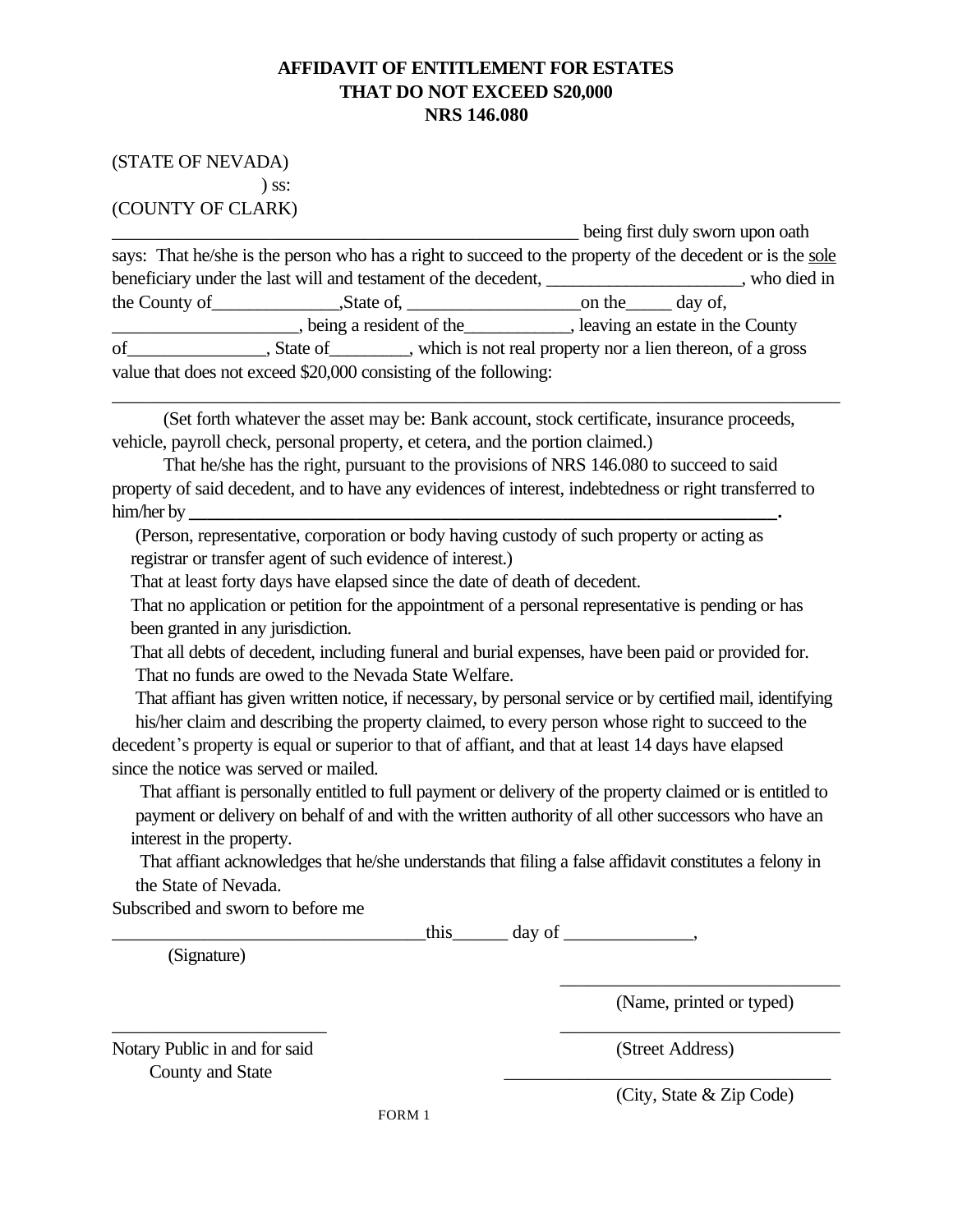# District Court **CLARK COUNTY, NEVADA**

| In the Matter of the Estate of |          |
|--------------------------------|----------|
|                                |          |
|                                | Deceased |

Case No.  $\qquad \qquad$ 

#### **INVENTORY, APPRAISAL AND RECORD OF VALUE**

|         |                                                                                                                                                             | (1)                         | (2)                      |                              | $(1$ Less 2)                             |
|---------|-------------------------------------------------------------------------------------------------------------------------------------------------------------|-----------------------------|--------------------------|------------------------------|------------------------------------------|
|         |                                                                                                                                                             | <b>Gross Asset</b><br>Value | Amount of<br>Encumbrance | Estate's*<br><b>Interest</b> | Net VALUE of<br><b>Estate's Interest</b> |
|         | A. REAL PROPERTY - Description                                                                                                                              |                             |                          |                              |                                          |
| 1.      |                                                                                                                                                             | \$                          | \$                       | % (<br>$\lambda$             | $\mathbf s$                              |
| 2.      |                                                                                                                                                             |                             |                          |                              |                                          |
| 3.      |                                                                                                                                                             |                             |                          |                              |                                          |
|         | B. PERSONAL PROPERTY - Cash and<br>deposits (list)                                                                                                          |                             |                          |                              |                                          |
| 4.      |                                                                                                                                                             |                             |                          |                              |                                          |
| 5.      |                                                                                                                                                             |                             |                          |                              |                                          |
| 6.      |                                                                                                                                                             |                             |                          |                              |                                          |
| $7. \,$ | Partnership interests, etc. (describe)                                                                                                                      |                             |                          |                              |                                          |
| 8.      |                                                                                                                                                             |                             |                          |                              |                                          |
|         | Notes, bonds, securities, debts, etc. (list name &<br>address of debtor, date debt originated,<br>endorsement w/date, estimate as to amount<br>collectible) |                             |                          |                              |                                          |
| 9.      |                                                                                                                                                             |                             |                          |                              |                                          |
| 10.     |                                                                                                                                                             |                             |                          |                              |                                          |
| 11.     |                                                                                                                                                             |                             |                          |                              |                                          |
| 12.     |                                                                                                                                                             |                             |                          |                              |                                          |
|         | Vehicles (describe)                                                                                                                                         |                             |                          |                              |                                          |
| 13.     |                                                                                                                                                             |                             |                          |                              |                                          |
| 14.     |                                                                                                                                                             |                             |                          |                              |                                          |
| 15.     |                                                                                                                                                             |                             |                          |                              |                                          |
|         | Misc. Personal Property (describe)                                                                                                                          |                             |                          |                              |                                          |
| 16.     |                                                                                                                                                             |                             |                          |                              |                                          |
| 17.     |                                                                                                                                                             |                             |                          |                              |                                          |
|         | <b>TOTAL</b>                                                                                                                                                |                             |                          |                              |                                          |
|         |                                                                                                                                                             |                             |                          |                              |                                          |

Designate nature of estate's interest & % of ownership, (C) community; (S) separate; i.e. 50% (C) or (S).<br>FORM 2 ×

 $\sim$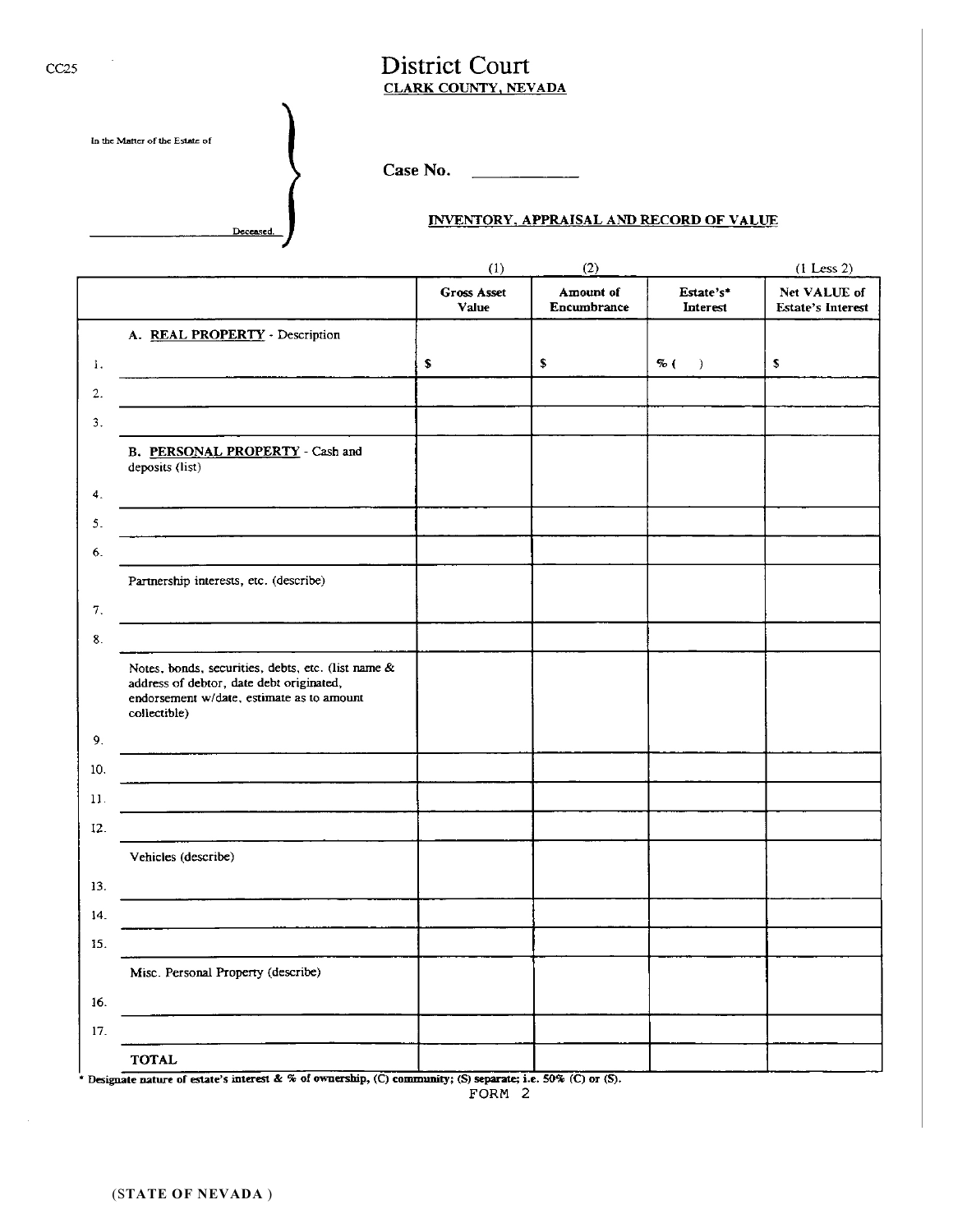| (STATE OF NEVADA)                                                                                                    |                                                                                                           |                                                                                                                                                                                                                                                                                                                                                                                                                                       |                  |
|----------------------------------------------------------------------------------------------------------------------|-----------------------------------------------------------------------------------------------------------|---------------------------------------------------------------------------------------------------------------------------------------------------------------------------------------------------------------------------------------------------------------------------------------------------------------------------------------------------------------------------------------------------------------------------------------|------------------|
| <b>COUNTYOF CLARK</b> )                                                                                              | <b>OATH OF APPRAISER</b>                                                                                  |                                                                                                                                                                                                                                                                                                                                                                                                                                       |                  |
| inventory of the Estate to the best of my knowledge and ability.<br><b>SUBSCRIBED AND AFFIRMED to before me this</b> |                                                                                                           | I, the undersigned, appraiser of the Estate of the above-named Decedent, solemnly affirm that I will truly, honestly, and impartially appraise the                                                                                                                                                                                                                                                                                    |                  |
|                                                                                                                      |                                                                                                           | Appraiser                                                                                                                                                                                                                                                                                                                                                                                                                             |                  |
| <b>NOTARY PUBLIC</b>                                                                                                 |                                                                                                           |                                                                                                                                                                                                                                                                                                                                                                                                                                       |                  |
|                                                                                                                      |                                                                                                           | (Type name & address)                                                                                                                                                                                                                                                                                                                                                                                                                 |                  |
|                                                                                                                      | <b>APPRAISAL</b>                                                                                          |                                                                                                                                                                                                                                                                                                                                                                                                                                       |                  |
|                                                                                                                      |                                                                                                           |                                                                                                                                                                                                                                                                                                                                                                                                                                       | of the inventory |
|                                                                                                                      | of the Estate have been examined by me and that I appraise these items on the inventory at te value shown |                                                                                                                                                                                                                                                                                                                                                                                                                                       |                  |
|                                                                                                                      | Appraiser                                                                                                 | Date                                                                                                                                                                                                                                                                                                                                                                                                                                  |                  |
|                                                                                                                      | (Repeat Oath & Certification for each Appraiser, attach separate sheets if necessary)                     |                                                                                                                                                                                                                                                                                                                                                                                                                                       |                  |
| <b>STATE OF NEVADA</b> )                                                                                             |                                                                                                           |                                                                                                                                                                                                                                                                                                                                                                                                                                       |                  |
| <b>COUNTY OF CLARK</b> )                                                                                             | <b>OATH OF PERSONAL REPRESENTATIVE</b>                                                                    |                                                                                                                                                                                                                                                                                                                                                                                                                                       |                  |
| Deceased.<br><b>SUBSCRIBED AND AFFIRMED to before me this</b>                                                        |                                                                                                           | I, the undersigned Personal Representative of the Estate of the above-named Decedent, solemnly affirm that the foregoing inventory is a true<br>statement of all assets of the Estate which have come into my possession or of which I have knowledge and includes all money and claims of the                                                                                                                                        |                  |
|                                                                                                                      |                                                                                                           |                                                                                                                                                                                                                                                                                                                                                                                                                                       |                  |
|                                                                                                                      |                                                                                                           | <b>Personal Representative</b>                                                                                                                                                                                                                                                                                                                                                                                                        |                  |
| <b>NOTARY PUBLIC</b>                                                                                                 |                                                                                                           |                                                                                                                                                                                                                                                                                                                                                                                                                                       |                  |
|                                                                                                                      | <u>VERIFIED RECORD OF VALUE IN LIEU OF APPRAISEMENT</u>                                                   |                                                                                                                                                                                                                                                                                                                                                                                                                                       |                  |
|                                                                                                                      | recorded the value of these items on the Inventory at the value shown opposite thereof for a total sum    | I, the undersigned, solemnly affirm that items _______________________ of the inventory of the Estate have been examined by me and that I                                                                                                                                                                                                                                                                                             |                  |
| $\frac{1}{2}$ Dollars.                                                                                               |                                                                                                           |                                                                                                                                                                                                                                                                                                                                                                                                                                       |                  |
|                                                                                                                      |                                                                                                           | <b>Personal Representative</b>                                                                                                                                                                                                                                                                                                                                                                                                        |                  |
| <b>STATE OF NEVADA</b> )<br><b>COUNIYOF CLARK</b> )                                                                  |                                                                                                           |                                                                                                                                                                                                                                                                                                                                                                                                                                       |                  |
|                                                                                                                      |                                                                                                           | The undersigned, being duly sworn, states that he/she is the Personal Representative of the Estate of the above-named Decedent; that the<br>Personal Representative has read the above and foregoing record of value, knows the contents thereof, and that the same is true of his/her own<br>knowledge, except for those matters therein stated on information and belief, and as for those matters he/she believes them to be true. |                  |
| <b>SUBSCRIBED AND AFFIRMED to before me this</b>                                                                     |                                                                                                           |                                                                                                                                                                                                                                                                                                                                                                                                                                       |                  |
|                                                                                                                      |                                                                                                           | <b>Personal Representative</b>                                                                                                                                                                                                                                                                                                                                                                                                        |                  |

**NOTARY PUBLIC** 

**\_\_\_\_\_\_\_\_\_\_\_\_\_\_\_\_\_\_\_\_\_\_\_\_\_\_\_\_\_\_\_\_\_\_\_\_\_\_\_**

FORM **2—A**